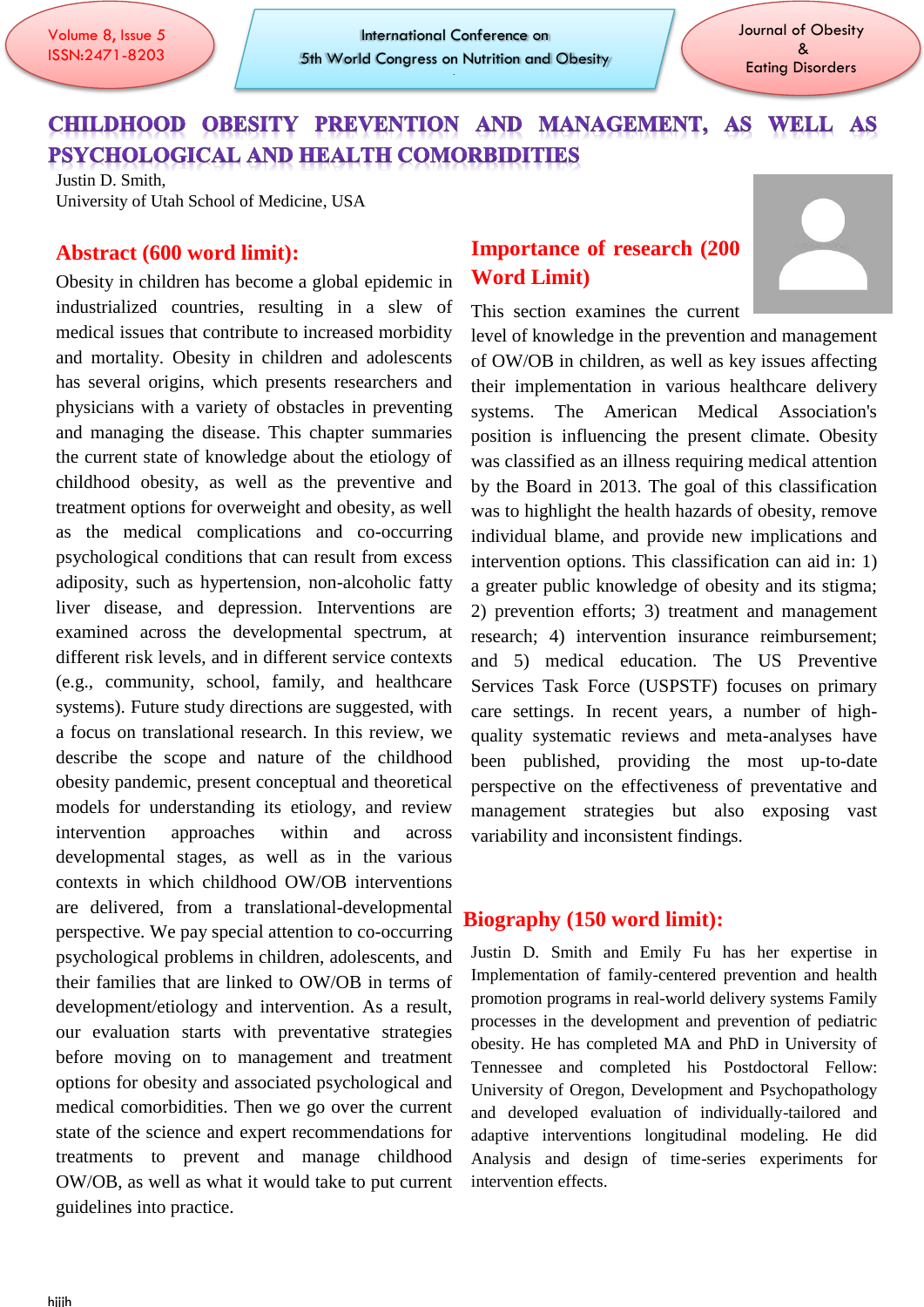í ISSN:2471-8203 Volume 8, Issue 5

 $\overline{a}$ 

International Conference on 5th World Congress on Nutrition and Obesity

July 25-26 | London, UK

Journal of Obesity & Eating Disorders



#### **Information of Institute/ University/ Laboratory: (200 Word Limit)**

The University Of Utah School Of Medicine was founded in 1905 as a two-year medical school and transitioned to a four-year, medical-degree-granting institution in 1941. The School of Medicine is located on the upper campus of the University of Utah in Salt Lake City, Utah. It serves as the only MD-granting institution in the state of Utah and as the only academic medical center in the Intermountain West. The University of Utah Spencer Fox Eccles School of Medicine serves all people and communities of Utah and the Intermountain West by intentionally supporting and improving individual and community

health outcomes and quality of life. This is achieved through excellence in equitable patient care.

### **References (15-20):**

Neira M, de Onis M. The Spanish strategy for nutrition, physical activity and the prevention of obesity. British Journal of Nutrition. 2006 Aug;96(S1):S8-11.

- 1. [Doak C. Large-scale interventions and programmes addressing nutrition-related chronic diseases and obesity:](https://obesity.imedpub.com/)  [examples from 14 countries. Public Health Nutrition. 2002 Feb;5\(1a\):275-7.](https://obesity.imedpub.com/)
- 2. Morrison CD, Berthoud HR. Neurobiology of nutrition and obesity. Nutrition reviews. 2007 Dec 1;65(12):517-34.
- 3. Delzenne NM, Cani PD. Interaction between obesity and the gut microbiota: relevance in nutrition. Annual review of nutrition. 2011 Aug 21;31:15-31..
- 4. Bell AC, Swinburn BA. What are the key food groups to target for preventing obesity and improving nutrition in schools?. European journal of clinical nutrition. 2004 Feb; 58(2): 258-63.
- 5. Choban PS, Dickerson RN. Morbid obesity and nutrition support: is bigger different?. Nutrition in clinical practice. 2005 Aug;20(4):480-7.
- 6. [Guillaume M, Lapidus L, Lambert A. Obesity and nutrition in children. The Belgian Luxembourg child](https://obesity.imedpub.com/archive.php) study IV. [European journal of clinical nutrition. 1998 May;52\(5\):323-8.](https://obesity.imedpub.com/archive.php)
- 7. Ajie WN, Chapman-Novakofski KM. Impact of computer-mediated, obesity-related nutrition education interventions for adolescents: a systematic review. Journal of Adolescent Health. 2014 Jun 1;54(6):631-45.
- 8. Cofield SS, Corona RV, Allison DB. Use of causal language in observational studies of obesity and nutrition. Obesity facts. 2010;3(6):353-6..
- 9. Popkin BM, Gordon-Larsen P. The nutrition transition: worldwide obesity dynamics and their determinants. International journal of obesity. 2004 Nov;28(3):S2-9.
- 10. Swinburn BA, Caterson I, Seidell JC, James WP. Diet, nutrition and the prevention of excess weight gain and obesity. Public health nutrition. 2004 Feb;7(1a):123-46.
- 11. Johnson IT, Lund EK. Nutrition, obesity and colorectal cancer. Alimentary pharmacology & therapeutics. 2007 Jul;26(2):161-81.
- 12. Garaulet M, Madrid JA. Chronobiological aspects of nutrition, metabolic syndrome and obesity. Advanced drug delivery reviews. 2010 Jul 31;62(9-10):967-78.
- 13. Caballero B. A nutrition paradox—underweight and obesity in developing countries. N engl j med. 2005 Apr 14;352(15):1514-6.
- 14. Astrup A, Dyerberg J, Selleck M, Stender S. Nutrition transition and its relationship to the development of obesity and related chronic diseases. Obesity reviews. 2008 Mar;9:48-52.